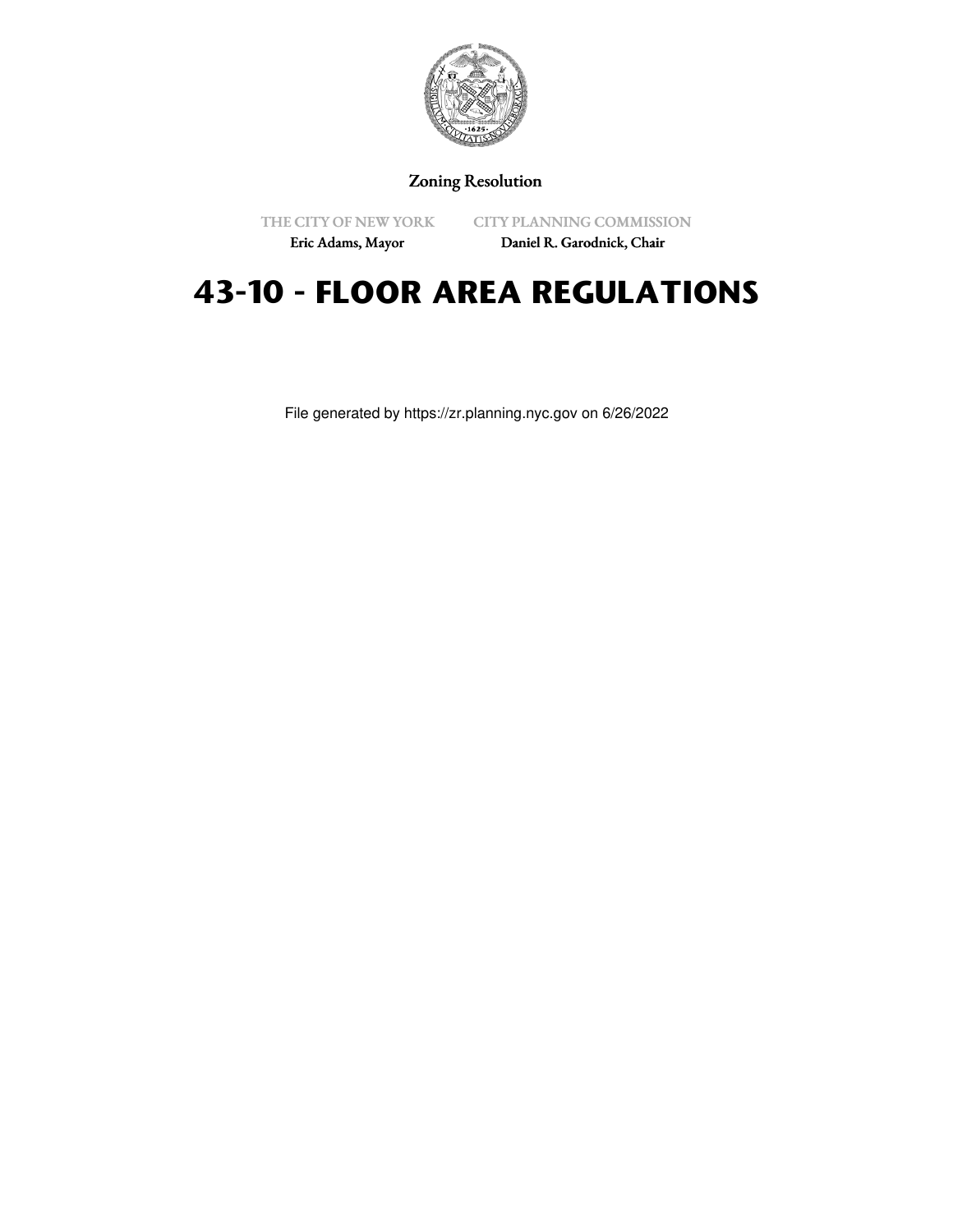#### **43-10 - FLOOR AREA REGULATIONS**

LAST AMENDED 12/15/1961

#### **43-11 - Definitions**

LAST AMENDED 11/19/1987

Words in italics are defined in Section 12-10 (DEFINITIONS) or, if applicable exclusively to this Section, in this Section.

#### **43-12 - Maximum Floor Area Ratio**

LAST AMENDED 9/21/2011

#### M1 M2 M3

In all districts, as indicated, for any #zoning lot#, the maximum #floor area ratio# shall not exceed the #floor area ratio# set forth in the following table, except as otherwise provided in the following Sections:

| Section 43-121 | (Expansion of existing manufacturing buildings)                             |
|----------------|-----------------------------------------------------------------------------|
| Section 43-122 | (Maximum floor area ratio for community facilities)                         |
| Section 43-13  | (Floor Area Bonus for Public Plazas)                                        |
| Section 43-14  | (Floor Area Bonus for Arcades)                                              |
| Section 43-15  | (Existing Public Amenities for which Floor Area Bonuses Have Been Received) |
| Section 43-16  | (Special Provisions for Zoning Lots Divided by District Boundaries)         |
| Section 43-61  | (Bulk Regulations for Residential Uses in M1-1D Through M1-5D Districts)    |
| Section 43-62  | (Bulk Regulations in M1-6D Districts)                                       |

Any given #lot area# shall be counted only once in determining the #floor area ratio#.

| <b>Districts</b>                                                        | Maximum Permitted #Floor Area<br>Ratio# |
|-------------------------------------------------------------------------|-----------------------------------------|
| $M1-1$                                                                  | 1.00                                    |
| M1-2* M1-4 M2-1 M2-3 M3                                                 | 2.00                                    |
| M <sub>1</sub> -3 M <sub>1</sub> -5 M <sub>2</sub> -2 M <sub>2</sub> -4 | 5.00                                    |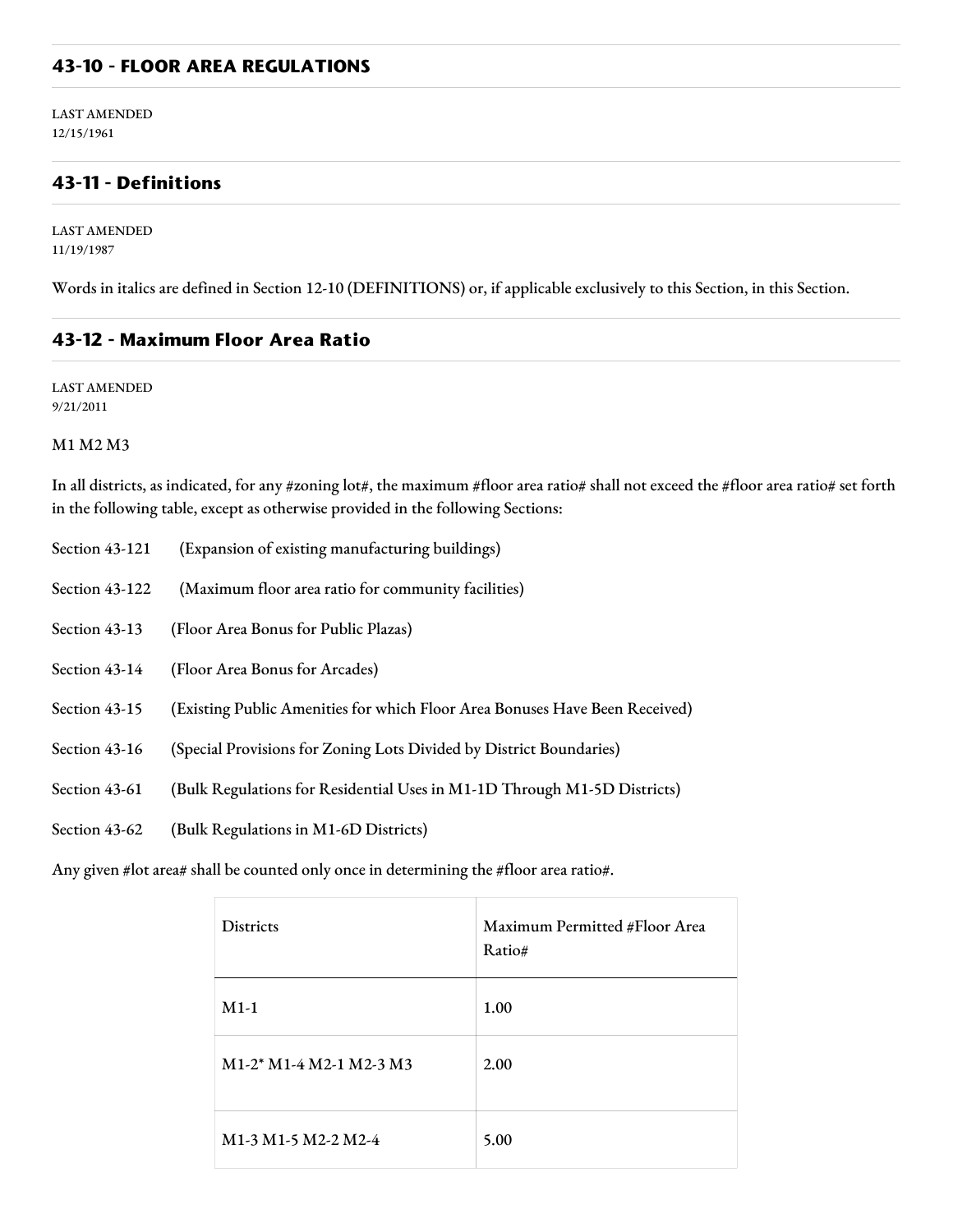| $M1-6$ | 10.00 |
|--------|-------|
|        |       |

\* In Community District 1, in the Borough of Queens, in the M1-2 District bounded by a line 100 feet southwesterly of 37th Avenue, a line 100 feet southeasterly of 24th Street, a line 100 feet southwesterly of 39th Avenue, 24th Street, and a line 100 feet northeasterly of 40th Avenue, 23rd Street, 39th Avenue and 24th Street, the maximum #floor area ratio# shall be increased to 4.0 provided that such additional #floor area# is limited to the following #uses#: photographic or motion picture production studios and radio or television studios listed in Use Group 10A; and #uses# listed in Use Groups 16A, 16D, 17A and 17B as set forth in Section 123-22 (Modification of Use Groups 16, 17 and 18), except for automobile, motorcycle, trailer or boat sales, motorcycle or motor scooter rental establishments, poultry or rabbit killing establishments, riding academies, stables for horses and trade schools for adults

For #zoning lots# containing both #community facility use# and #manufacturing# or #commercial# #use#, the total #floor area# used for #manufacturing# or #commercial# #use# shall not exceed the amount permitted in the table in this Section or by the bonus provisions in Sections 43-13 or 43-14.

Notwithstanding any other provisions of this Resolution, the maximum #floor area ratio# in an M1-6 District shall not exceed 12.0.

# **43-121 - Expansion of existing manufacturing buildings**

LAST AMENDED 5/29/2019

#### M1 M2 M3

In all districts, as indicated, where a #building or other structure# used for a conforming #manufacturing# #use# was in existence prior to December 15, 1961, such #building or other structure# may be expanded for a #manufacturing# #use#. Such expansion may consist of an #enlargement#, or additional #development#, on the same #zoning lot#, provided that:

- (a) the resulting total  $#floor$  area# shall not be greater than:
	- (1) 150 percent of the #floor area# existing on December 15, 1961; or
	- (2) 110 percent of the maximum #floor area# otherwise permitted under the provisions of Section 43-12 (Maximum Floor Area Ratio).
	- (b) the resulting  $#$ floor area ratio $#$  shall not exceed the highest of:
		- (1) 150 percent of the maximum #floor area ratio# otherwise permitted under the provisions of Section 43-12;
		- (2) 110 percent of the #floor area ratio# existing on December 15, 1961; or
		- (3) a #floor area ratio# of 2.4, provided that in the event this paragraph, (b)(3), is utilized, the City Planning Commission shall administratively certify and the City Council approve, that such expansion will not adversely affect the surrounding area.

Within M3-2 Districts in the portion of Queens Community District 2 located within a Subarea 2 Designated Area (as set forth in APPENDIX J of this Resolution), the provisions of this Section shall also apply where a #building or other structure# on a #zoning lot# larger than two acres used for a conforming #manufacturing# #use# was in existence prior to December 31, 1965.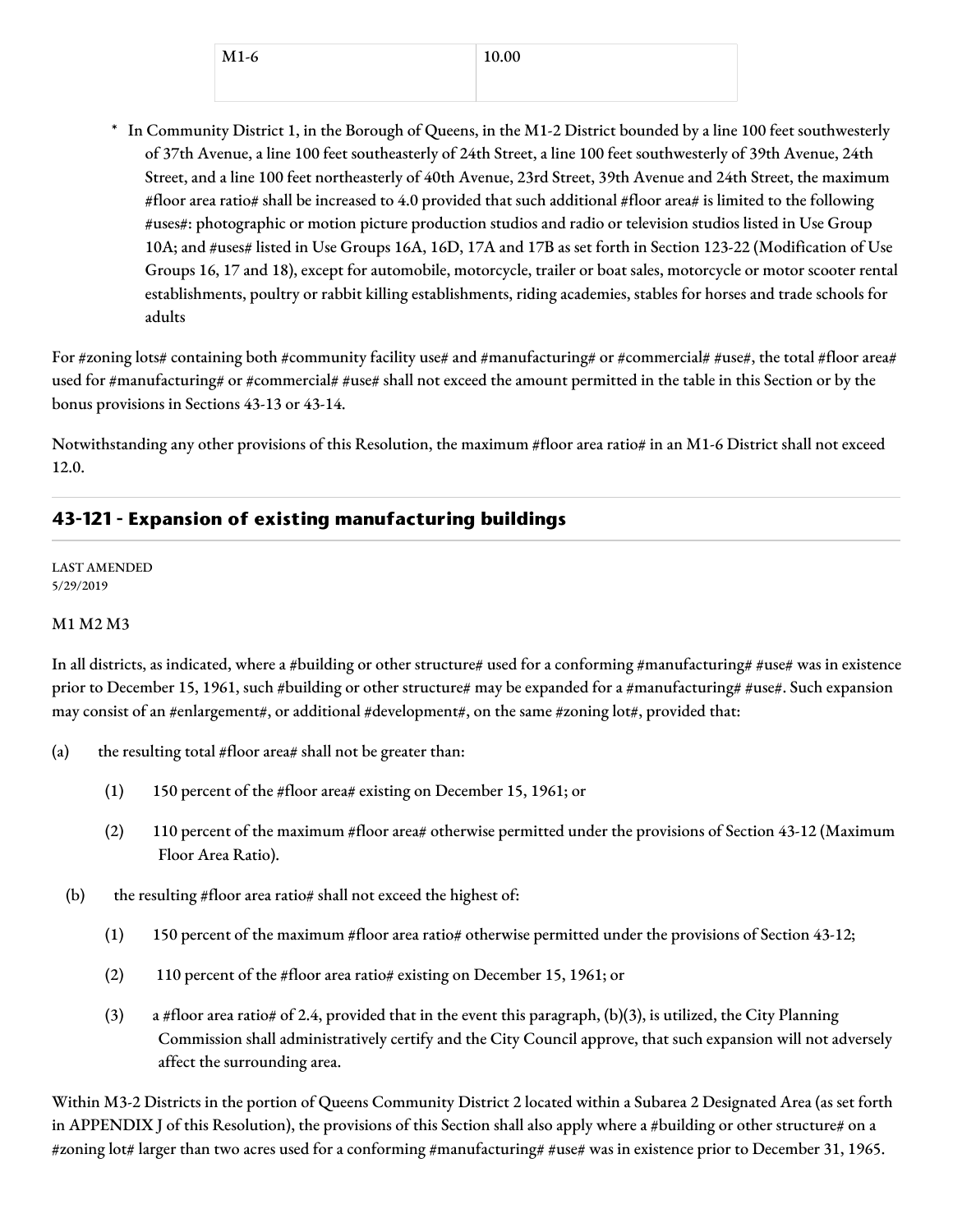The parking reduction provisions of Section 44-27 (Special Provisions for Expansion of Existing Manufacturing Buildings) shall apply to such expansion.

## **43-122 - Maximum floor area ratio for community facilities**

LAST AMENDED 9/21/2011

M1

In the districts indicated, for any #community facility# #use# on a #zoning lot#, the maximum #floor area ratio# shall not exceed the #floor area ratio# set forth in the following table:

| Districts      | Maximum Permitted #Floor Area<br>Ratio# |
|----------------|-----------------------------------------|
| $M1-1$         | 2.40                                    |
| $M1-2$         | 4.80                                    |
| M1-3 M1-4 M1-5 | 6.50                                    |
| $M1-6$         | 10.00                                   |

In M1-1D, M1-2D, M1-3D, M1-4D and M1-5D Districts, for any #zoning lot# containing both #residential use# and #community facility# #use#, the total #floor area# used for #residential use# shall not exceed the amount permitted in Section 43-61 (Bulk Regulations for Residential Uses in M1-1D Through M1-5D Districts).

## **43-123 - Floor area increase for an industrial space within a self-service storage facility**

LAST AMENDED 12/19/2017

In M1-1 Districts in designated areas in Subarea 1, as shown on the maps in APPENDIX J (Designated Areas Within Manufacturing Districts) of this Resolution, for any #zoning lot# containing a #self-service storage facility# that meets the requirements of paragraphs (a) or (b)(1) of Section 42-121 (Use Group 16D self-service storage facilities), the maximum permitted #floor area# for #commercial# or #manufacturing# #uses# on the #zoning lot# pursuant to the provisions of Section 43-12 (Maximum floor area ratio), inclusive, may be increased by a maximum of 25 percent of the #lot area# or up to 20,000 square feet, whichever is less.

## **43-13 - Floor Area Bonus for Public Plazas**

LAST AMENDED 9/21/2011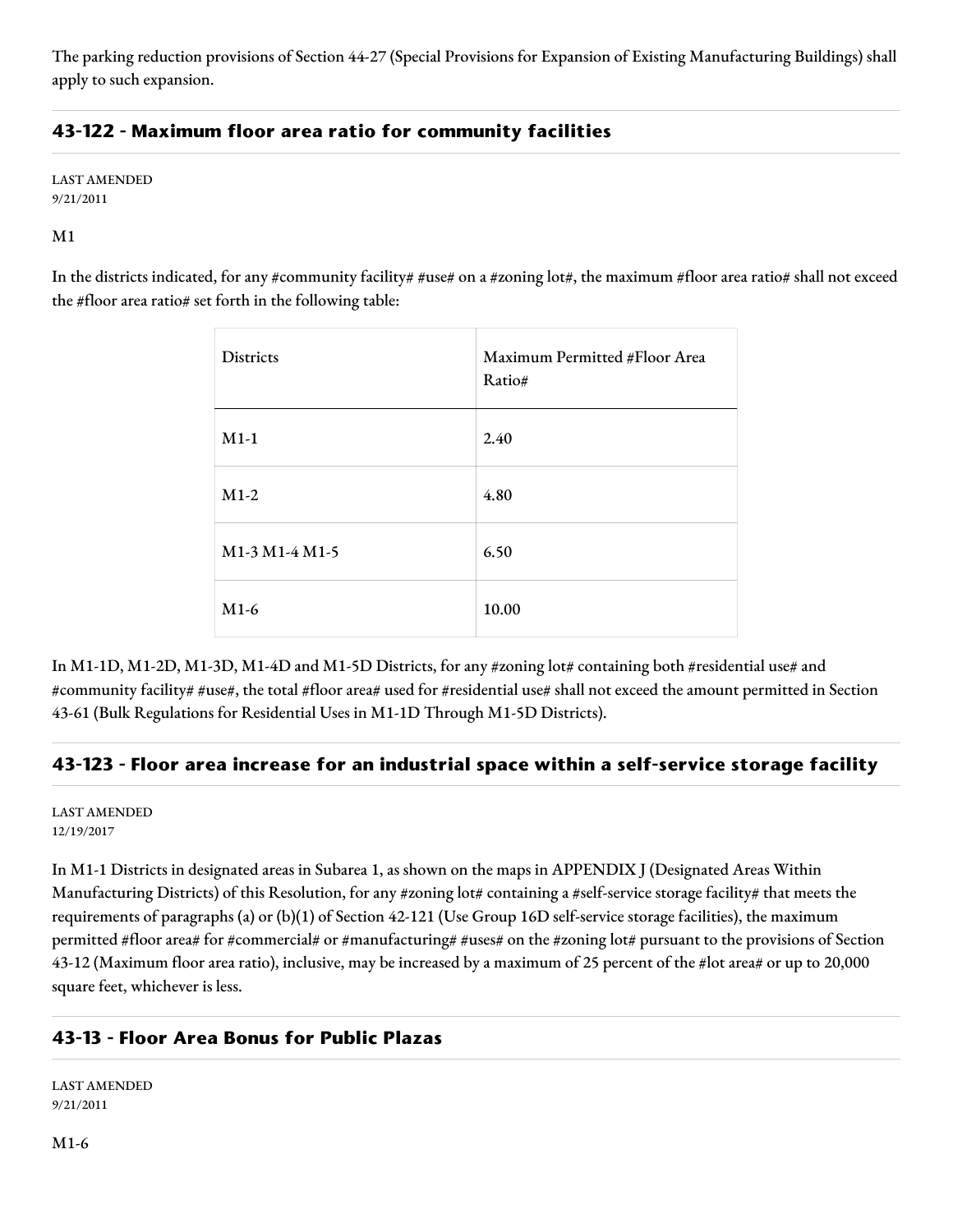In the district indicated, except for M1-6D Districts, for each square foot of #public plaza# provided on a #zoning lot#, in accordance with the provisions of Section 37-70, inclusive, the total #floor area# permitted on that #zoning lot# under the provisions of Section 43-12 (Maximum Floor Area Ratio) may be increased by six square feet.

## **43-14 - Floor Area Bonus for Arcades**

LAST AMENDED 9/21/2011

M1-6

In the district indicated, except for M1-6D Districts, for each square foot of #arcade# provided on a #zoning lot#, the total #floor area# permitted on the #zoning lot# under the provisions of Section 43-12 (Maximum Floor Area Ratio) may be increased by three square feet. However, the provisions of this Section shall not apply to #zoning lots# that are both within 100 feet of the western #street line# of Seventh Avenue and between West 28th and West 30th Streets in the Borough of Manhattan.

## **43-15 - Existing Public Amenities for which Floor Area Bonuses Have Been Received**

LAST AMENDED 10/17/2007

(a) Elimination or reduction in size of non-bonused open area on a #zoning lot# containing a bonused amenity

In all districts, any existing open area for which a #floor area# bonus has not been utilized that occupies the same #zoning lot# as an existing #publicly accessible open area# or other public amenity, open or enclosed, for which a #floor area# bonus has been utilized, may be reduced in size or eliminated only upon certification of the Chairperson of the City Planning Commission that all bonused amenities comply with the standards under which such #floor area# bonus was granted.

(b) Kiosks and open air cafes

Kiosks and open air cafes may be placed within an existing #publicly accessible open area# for which a #floor area# bonus has been received, by certification, pursuant to Section 37-73 (Kiosks and Open Air Cafes).

(c) Nighttime closing of existing #publicly accessible open areas#

The Commission may, upon application, authorize the closing of an existing #publicly accessible open area# for which a #floor area# bonus has been received, during certain nighttime hours pursuant to Section 37-727 (Hours of access).

(d) Elimination or reduction of existing public amenities

No existing #arcade#, #publicly accessible open area# or other public amenity, open or enclosed, for which a #floor area# bonus has been utilized, shall be eliminated or reduced in size except by special permit, pursuant to Section 74-761 (Elimination or reduction in size of bonused public amenities).

## **43-16 - Special Provisions for Zoning Lots Divided by District Boundaries**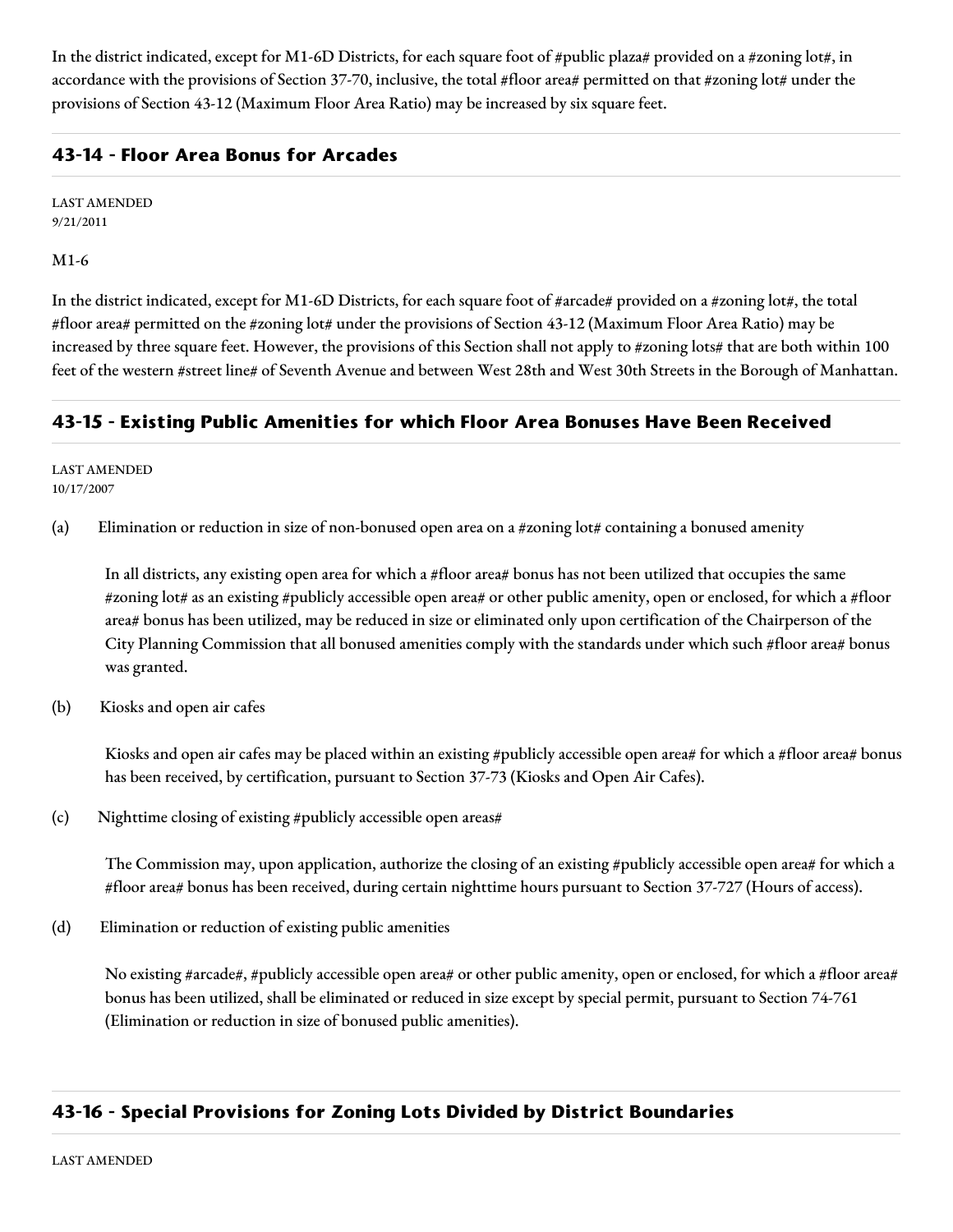12/15/1961

#### M1 M2 M3

In all districts, as indicated, whenever a #zoning lot# is divided by a boundary between districts with different maximum #floor area ratios#, the provisions set forth in Article VII, Chapter 7 shall apply.

### **43-17 - Special Provisions for Joint Living-Work Quarters for Artists in M1-5B Districts**

LAST AMENDED 1/22/1998

#### M1-5B

In the district indicated, no #building# containing #joint living-work quarters for artists# shall be #enlarged#.

Mezzanines are allowed within individual quarters, in #buildings# with an existing #floor area ratio# of 12.0 or less, and only between floors, or between a floor and a roof, existing on January 22, 1998, that are to remain, provided that such mezzanines do not exceed 33 and 1/3 percent of the gross #floor area# of such individual quarters. Such mezzanines shall not be included as #floor area# for the purpose of calculating minimum required size of a #joint living-work quarters for artists#.

In the district indicated no #building# containing #joint living-work quarters for artists# shall be subdivided into quarters of less than 1,200 square feet except where no #story# contains more than one #joint living-work quarters for artists# unless modified pursuant to Section 43-171.

However, the minimum size requirement may be replaced by the requirements of Section 15-024 for #joint living-work quarters for artists#:

- (a) for which a determination of #residential# or #joint living-work quarters for artists# occupancy on September 1, 1980, has been made pursuant to Sections 42-14, paragraph D.(1)(f), 42-141 paragraph (b) or 74-782; or
- (b) that are registered Interim Multiple Dwellings or are found covered by the New York City Loft Board pursuant to Article 7C of the New York State Multiple Dwelling Law; or
- (c) that the Loft Board determines were occupied for #residential use# or as #joint living-work quarters for artists# on September 1, 1980.

#Joint living-work quarters for artists# existing on September 1, 1980, may not be divided subsequently into quarters of less than 1,200 square feet, unless required by the Loft Board for the legalization of Interim Multiple Dwelling Units in the implementation of Article 7C of the New York State Multiple Dwelling Law.

In the districts indicated, two or more #buildings# which are separated by individual load-bearing walls and contain #joint living-work quarters for artists#, each of which #building# conforms to the regulations set forth in Section 42-14 may be combined to produce a #lot area# covered by #buildings# in excess of 3,600 square feet.

#### **43-171 - Minor modifications**

LAST AMENDED 2/2/2011

On application, the Chairperson of the City Planning Commission may grant minor modifications to the requirements of Section 43-17 relating to #joint living-work quarters for artists# size, provided that the Chairperson of the City Planning